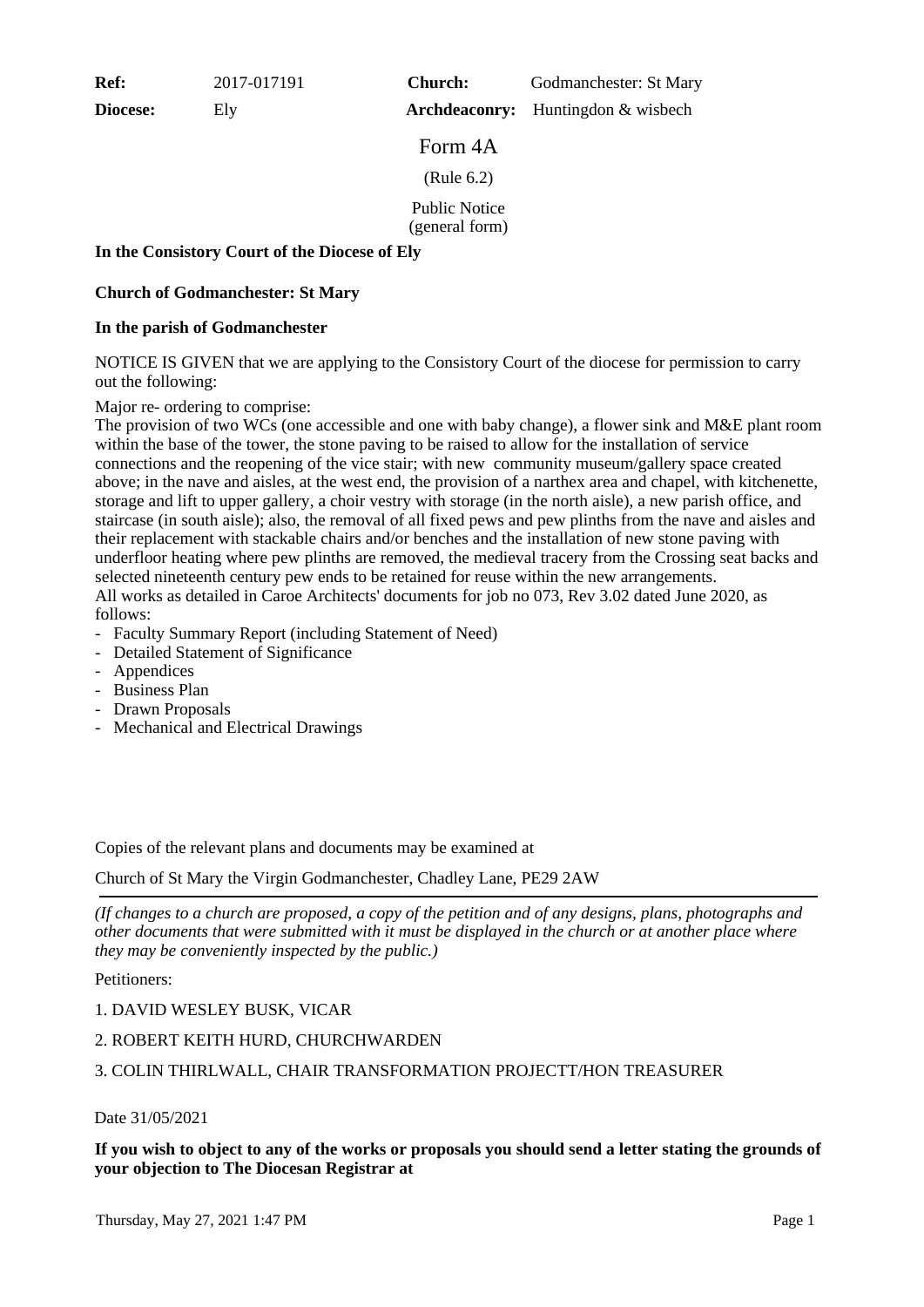The Bishop of Ely's Registry 1 The Sanctuary Westminster London SW1P 3JT

**so that your letter reaches the registrar not later than 30/06/2021. A letter of objection must include your name and address and state whether you live in the parish and/or your name is entered on the church electoral roll of the parish or any other basis on which you have an interest in the matter.**